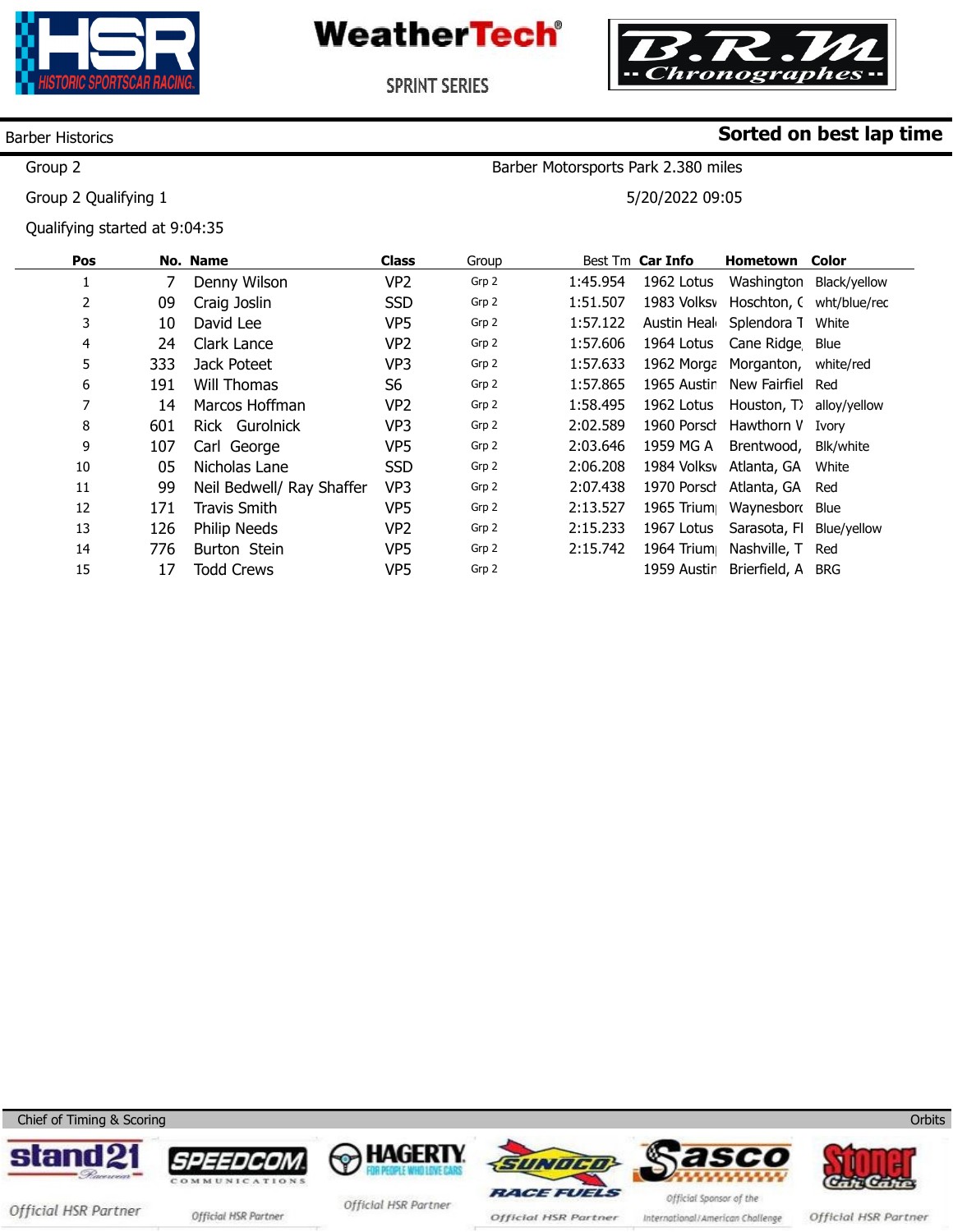



**SPRINT SERIES** 

### Barber Historics

Group 2

Group 2 Qualifying 2

Qualifying started at 13:39:38

## **Sorted on best lap time**

Barber Motorsports Park 2.380 miles

5/20/2022 13:40

| Pos |     | No. Name                  | <b>Class</b>   | Group |          | Best Tm Car Info        | <b>Hometown</b>   | Color        |
|-----|-----|---------------------------|----------------|-------|----------|-------------------------|-------------------|--------------|
|     |     | Denny Wilson              | VP2            | Grp 2 | 1:43.623 | 1962 Lotus Super 7      | Washington, MO    | Black/yellow |
| 2   | 333 | Jack Poteet               | VP3            | Grp 2 | 1:51.921 | 1962 Morgan 4/4         | Morganton, NC     | white/red    |
| 3   | 17  | <b>Todd Crews</b>         | VP5            | Grp 2 | 1:52.020 | 1959 Austin Healey Spr  | Brierfield, AL    | <b>BRG</b>   |
| 4   | 191 | Will Thomas               | S <sub>6</sub> | Grp 2 | 1:52.714 | 1965 Austin Mini Coope  | New Fairfield, CT | Red          |
| 5   | 09  | Craig Joslin              | <b>SSD</b>     | Grp 2 | 1:52.838 | 1983 Volkswagen Rabb    | Hoschton, GA      | wht/blue/red |
| 6   | 24  | Clark Lance               | VP2            | Grp 2 | 1:53.477 | 1964 Lotus Elan cpe     | Cane Ridge, TN    | Blue         |
| 7   | 10  | David Lee                 | VP5            | Grp 2 | 1:56.575 | Austin Healey Sprite MI | Splendora TX      | White        |
| 8   | 14  | Marcos Hoffman            | VP2            | Grp 2 | 1:58.891 | 1962 Lotus Super 7      | Houston, TX       | alloy/yellow |
| 9   | 107 | Carl George               | VP5            | Grp 2 | 1:59.751 | 1959 MG A rdstr         | Brentwood, TN     | Blk/white    |
| 10  | 601 | Rick Gurolnick            | VP3            | Grp 2 | 2:00.957 | 1960 Porsche 356 Roac   | Hawthorn Woods    | Ivory        |
| 11  | 99  | Neil Bedwell/ Ray Shaffer | VP3            | Grp 2 | 2:01.272 | 1970 Porsche 911        | Atlanta, GA       | Red          |
| 12  | 05  | Nicholas Lane             | <b>SSD</b>     | Grp 2 | 2:01.631 | 1984 Volkswagen Rabb    | Atlanta, GA       | White        |
| 13  | 126 | <b>Philip Needs</b>       | VP2            | Grp 2 | 2:11.048 | 1967 Lotus Elan         | Sarasota, FL      | Blue/yellow  |
| 14  | 776 | Burton Stein              | VP5            | Grp 2 | 2:18.307 | 1964 Triumph Spitfire   | Nashville, TN     | Red          |

Announcements **#7, #107, #191: transponder intermittent: ensure a clear path down to the track** 

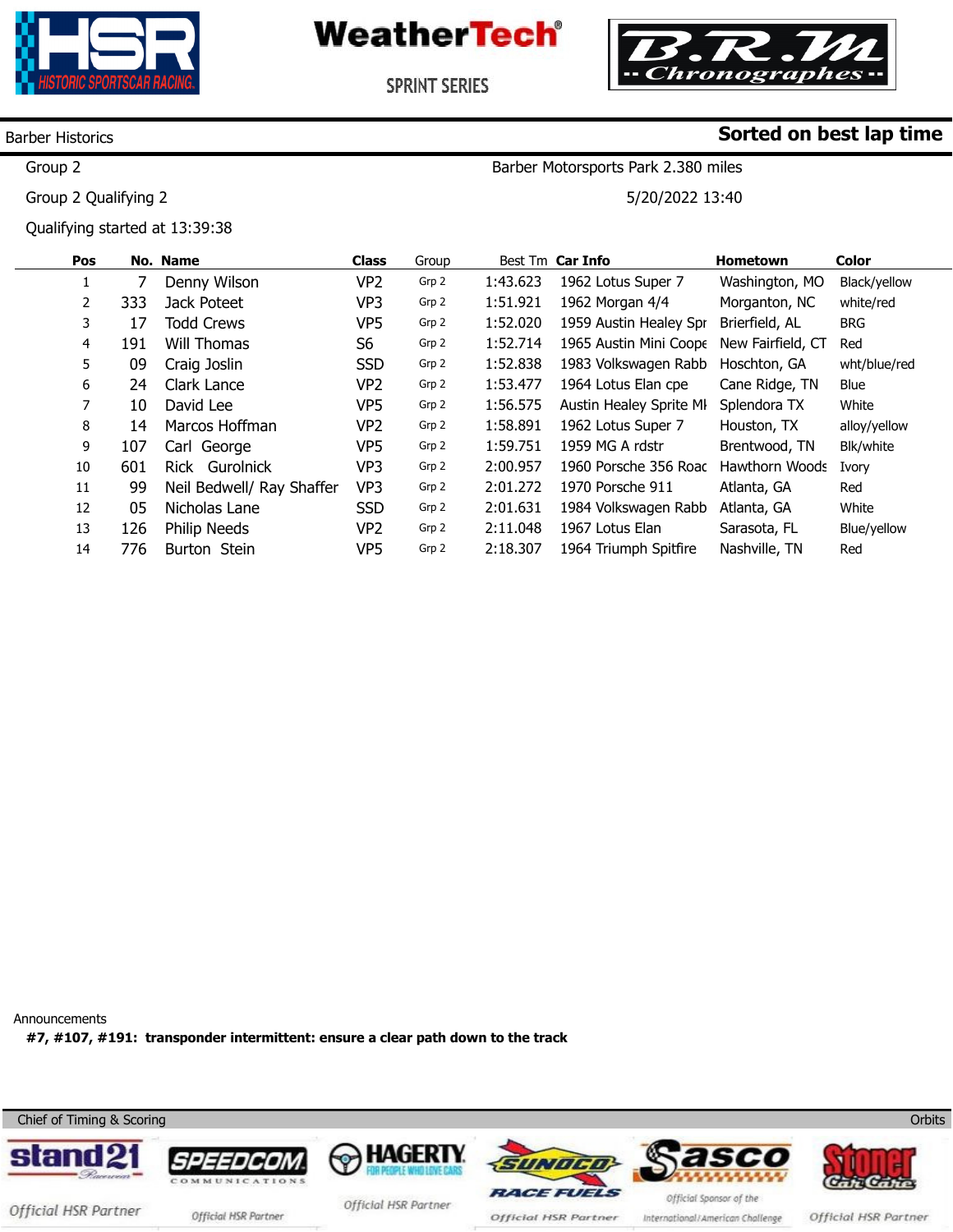



**SPRINT SERIES** 

#### Barber Historics

Group 2

Group 2 Qualifying 3

Qualifying started at 8:59:37

## **Sorted on best lap time**

Barber Motorsports Park 2.380 miles

5/21/2022 09:00

|    | Pos |     | No. Name                  | <b>Class</b>   | Group |          | Best Tm Car Info        | <b>Hometown</b>       | <b>Color</b> |
|----|-----|-----|---------------------------|----------------|-------|----------|-------------------------|-----------------------|--------------|
|    |     | 09  | Craig Joslin              | <b>SSD</b>     | Grp 2 | 1:49.187 | 1983 Volkswagen Rabb    | Hoschton, GA          | wht/blue/red |
|    | 2   | 333 | Jack Poteet               | VP3            | Grp 2 | 1:49.880 | 1962 Morgan 4/4         | Morganton, NC         | white/red    |
|    | 3   |     | Denny Wilson              | VP2            | Grp 2 | 1:51.467 | 1962 Lotus Super 7      | Washington, MO        | Black/yellow |
|    | 4   | 24  | Clark Lance               | VP2            | Grp 2 | 1:51.798 | 1964 Lotus Elan cpe     | Cane Ridge, TN        | <b>Blue</b>  |
|    | 5   | 17  | <b>Todd Crews</b>         | VP5            | Grp 2 | 1:53.497 | 1959 Austin Healey Spr  | Brierfield, AL        | <b>BRG</b>   |
|    | 6   | 191 | Will Thomas               | S <sub>6</sub> | Grp 2 | 1:53.886 | 1965 Austin Mini Coope  | New Fairfield, CT     | Red          |
|    | 7   | 10  | David Lee                 | VP5            | Grp 2 | 1:54.427 | Austin Healey Sprite MI | Splendora TX          | White        |
|    | 8   | 14  | Marcos Hoffman            | VP2            | Grp 2 | 1:54.907 | 1962 Lotus Super 7      | Houston, TX           | alloy/yellow |
|    | 9   | 601 | Rick Gurolnick            | VP3            | Grp 2 | 1:56.187 | 1960 Porsche 356 Roac   | <b>Hawthorn Woods</b> | Ivory        |
|    | 10  | 107 | Carl George               | VP5            | Grp 2 | 1:59.934 | 1959 MG A rdstr         | Brentwood, TN         | Blk/white    |
| 11 |     | 05  | Nicholas Lane             | <b>SSD</b>     | Grp 2 | 2:00.569 | 1984 Volkswagen Rabb    | Atlanta, GA           | White        |
| 12 |     | 99  | Neil Bedwell/ Ray Shaffer | VP3            | Grp 2 | 2:00.940 | 1970 Porsche 911        | Atlanta, GA           | Red          |
| 13 |     | 776 | Burton Stein              | VP5            | Grp 2 | 2:10.688 | 1964 Triumph Spitfire   | Nashville, TN         | Red          |
| 14 |     | 126 | <b>Philip Needs</b>       | VP2            | Grp 2 | 2:11.987 | 1967 Lotus Elan         | Sarasota, FL          | Blue/yellow  |

Announcements

**#191 - transponder intermittent: ensure a clear, open path down to the track** 

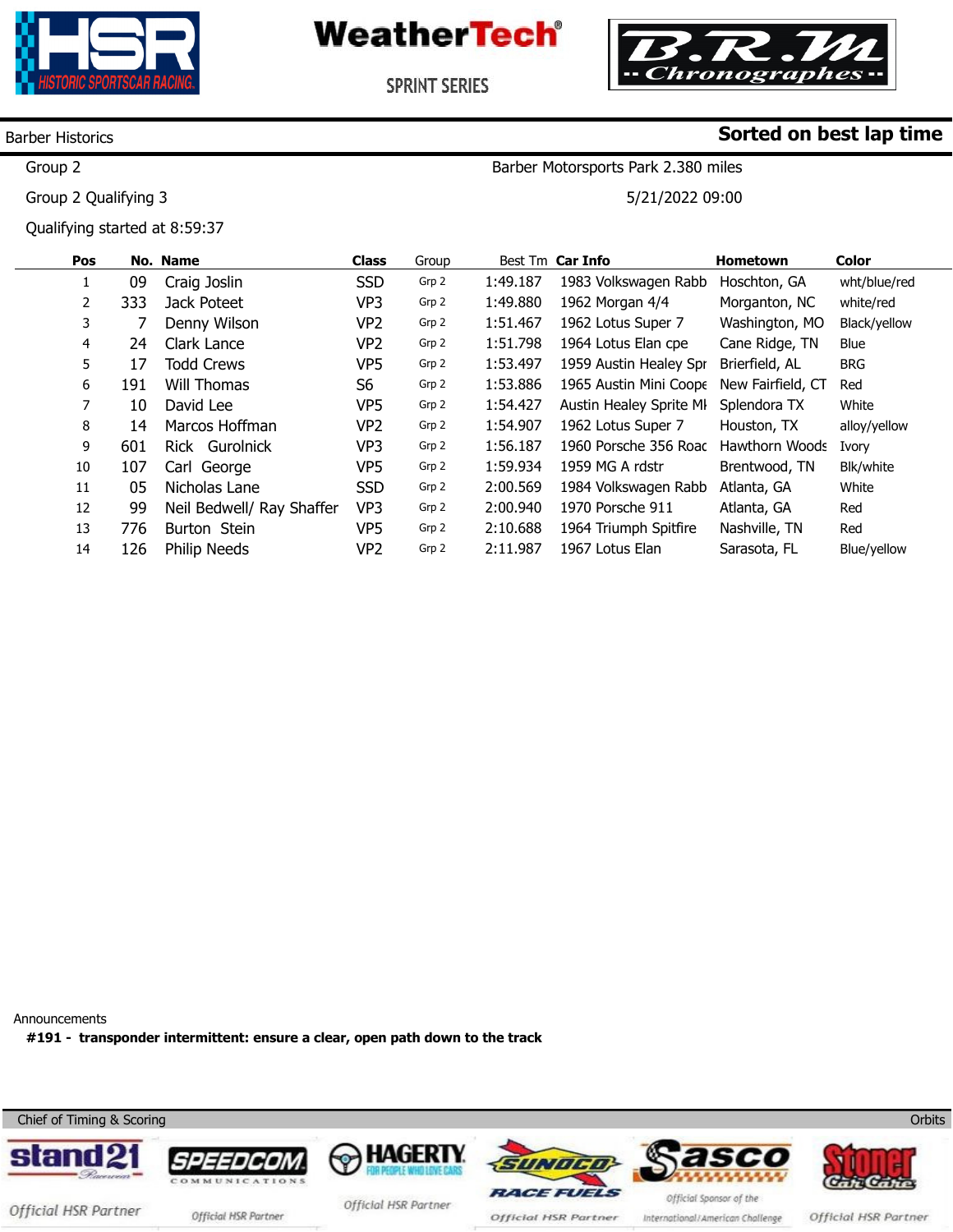



Barber Motorsports Park 2.380 miles

5/21/2022 15:30

**SPRINT SERIES** 

### Barber Historics

# **Sorted on Laps**

### Group 2

Group 2 WeatherTech Sprint Race 1

Race (8 Laps) started at 15:33:00

| Pos |     | No. Name                  | <b>Class</b>    | Laps |          | <b>Best Tm Car Info</b>        | <b>Hometown</b>    |
|-----|-----|---------------------------|-----------------|------|----------|--------------------------------|--------------------|
| ÷.  |     | Denny Wilson              | VP <sub>2</sub> | 8    | 1:47.898 | 1962 Lotus Super 7             | Washington, MO     |
| 2   | 333 | Jack Poteet               | VP3             | 8    | 1:48.243 | 1962 Morgan 4/4                | Morganton, NC      |
| 3   | 09  | Craig Joslin              | <b>SSD</b>      | 8    | 1:49.500 | 1983 Volkswagen Rabbit GTI     | Hoschton, GA       |
| 4   | 24  | Clark Lance               | VP <sub>2</sub> | 8    | 1:50.425 | 1964 Lotus Elan cpe            | Cane Ridge, TN     |
| 5   | 191 | Will Thomas               | S <sub>6</sub>  | 8    | 1:50.339 | 1965 Austin Mini Cooper        | New Fairfield, CT  |
| 6   | 601 | <b>Rick Gurolnick</b>     | VP <sub>3</sub> | 8    | 1:54.030 | 1960 Porsche 356 Roadster      | Hawthorn Woods, IL |
|     | 14  | Marcos Hoffman            | VP <sub>2</sub> | 8    | 1:51.667 | 1962 Lotus Super 7             | Houston, TX        |
| 8   | 126 | Philip Needs              | VP <sub>2</sub> | 8    | 1:54.737 | 1967 Lotus Elan                | Sarasota, FL       |
| 9   | 05  | Nicholas Lane             | <b>SSD</b>      | 8    | 1:58.156 | 1984 Volkswagen Rabbit GTI     | Atlanta, GA        |
| 10  | 107 | Carl George               | VP <sub>5</sub> | 8    | 1:57.506 | 1959 MG A rdstr                | Brentwood, TN      |
| 11  | 10  | David Lee                 | VP <sub>5</sub> | 8    | 1:54.676 | Austin Healey Sprite Mk I      | Splendora TX       |
| 12  | 776 | Burton Stein              | VP <sub>5</sub> | 7    | 2:10.881 | 1964 Triumph Spitfire          | Nashville, TN      |
| 13  | 17  | <b>Todd Crews</b>         | VP5             | 6    | 1:49.905 | 1959 Austin Healey Sprite Mk I | Brierfield, AL     |
| 14  | 99  | Neil Bedwell/ Ray Shaffer | VP3             | 6    | 1:54.856 | 1970 Porsche 911               | Atlanta, GA        |

 $\lambda$